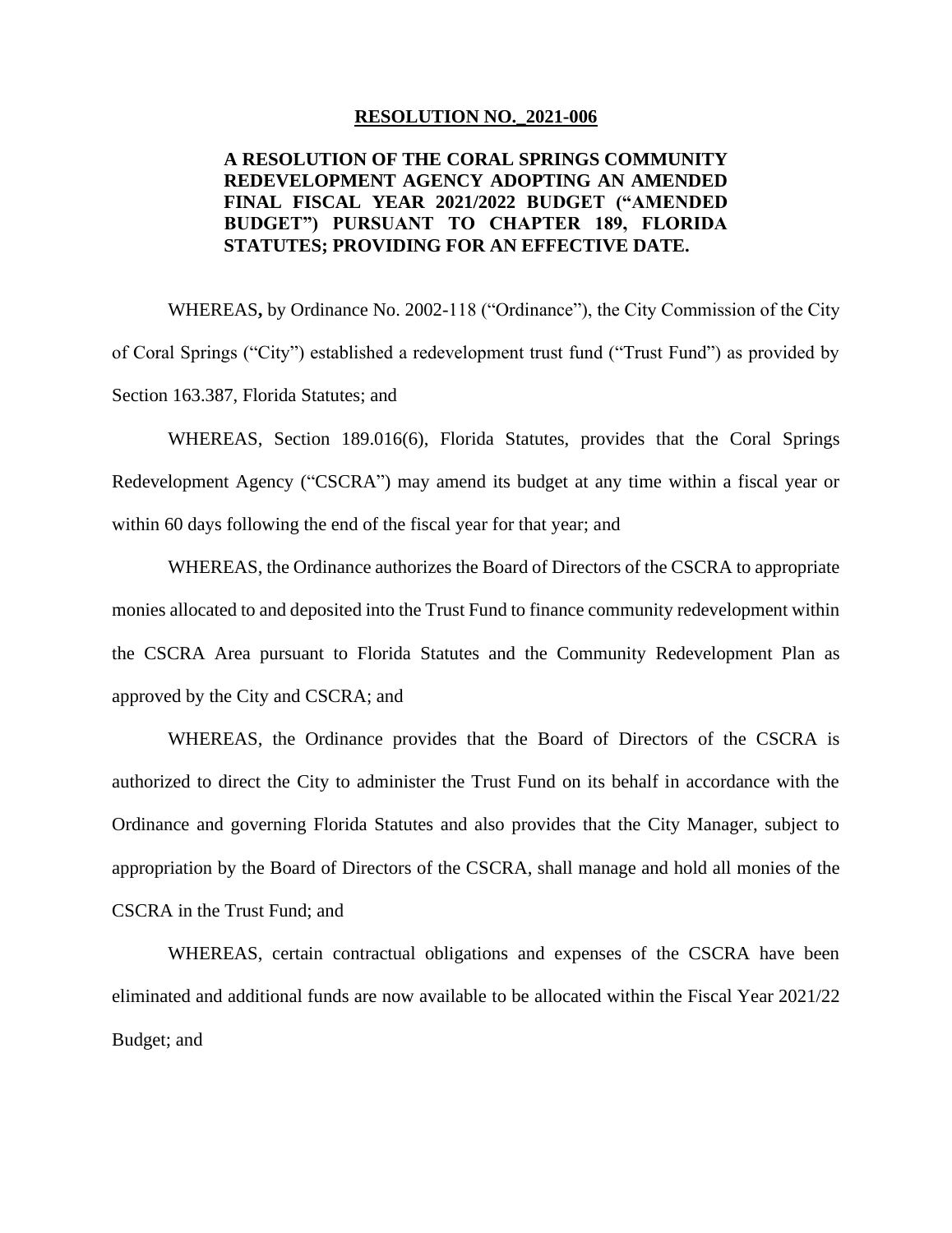## NOW, THEREFORE, BE IT RESOLVED BY THE BOARD OF DIRECTORS OF THE CORAL SPRINGS COMMUNITY REDEVELOPMENT AGENCY:

Section 1. The Board of Directors hereby approves and adopts the Amended Budget for Fiscal Year 2021/22 (the "Amended Budget") attached hereto as Exhibit "A".

Section 2. The City Manager is hereby authorized and directed to take the necessary actions to reflect the appropriations identified in Section 1 hereof in the Trust Fund of the Coral Springs Community Redevelopment Agency for Fiscal year 2021/2022.

Section 3. The clerk of the CRA is hereby authorized to transmit the Amended Budget of the CRA to the City Commission of the City of Coral Springs and Broward County in compliance with the requirements of Florida Statutes.

Section 4. The Amended Budget shall be posted on the CRA's official website within 5 days after adoption and shall remain on the website for a at least 2 years thereafter.

Section 5. This Resolution shall take effect immediately upon its passage and adoption and shall be effective as of September 30, 2021.

PASSED AND ADOPTED this 29<sup>th</sup> day of November, 2021.

WALSH, Chair

APPROVED AS TO LEGAL FORM AND **SUFFICIENCY** 

GINGER E. WALD, CRA Attorney

**BEBRA THOMAS, CMC** CITY CLERK

ATTEST: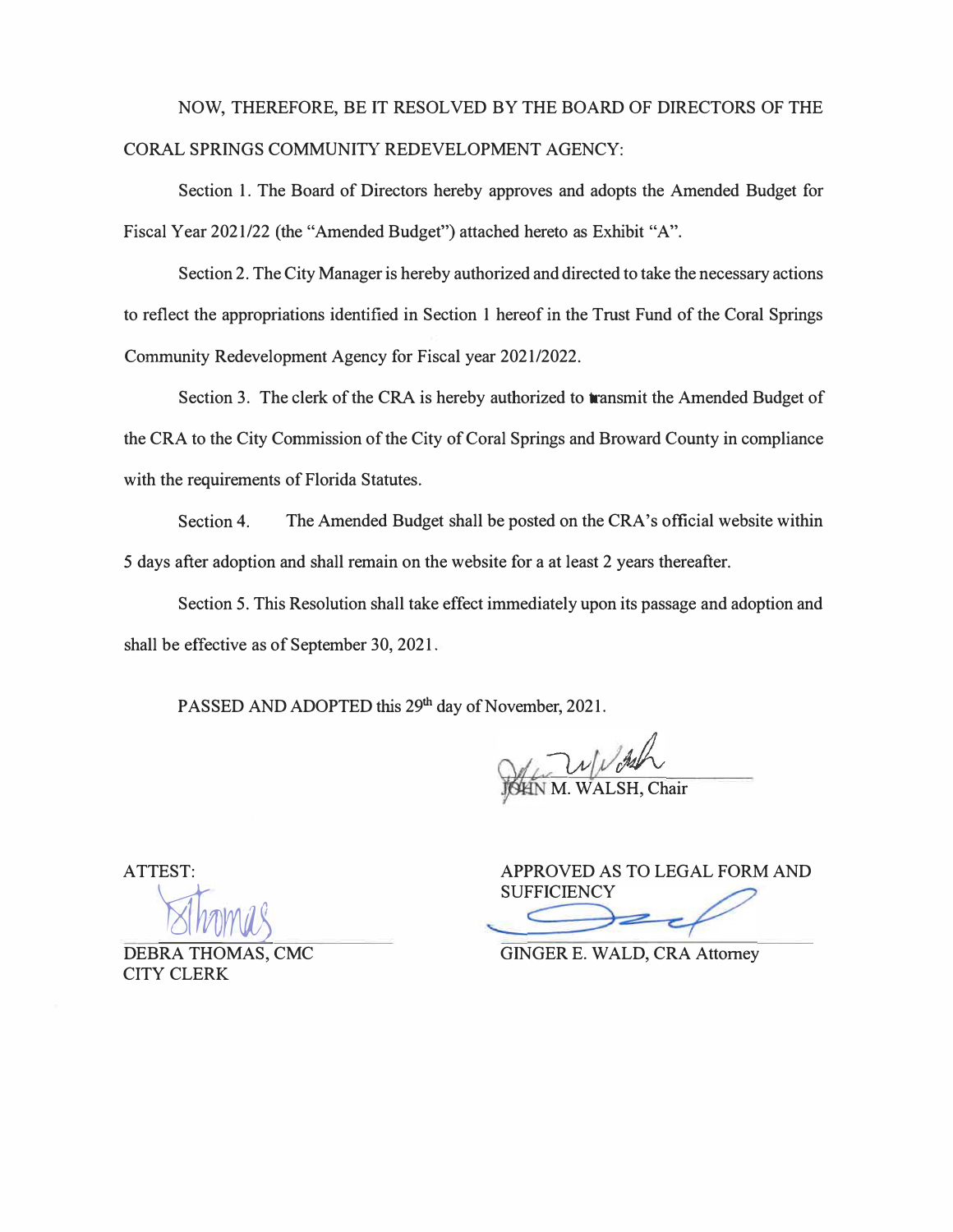## Exhibit "A"

Fiscal Year 2021/22 Amended Budget